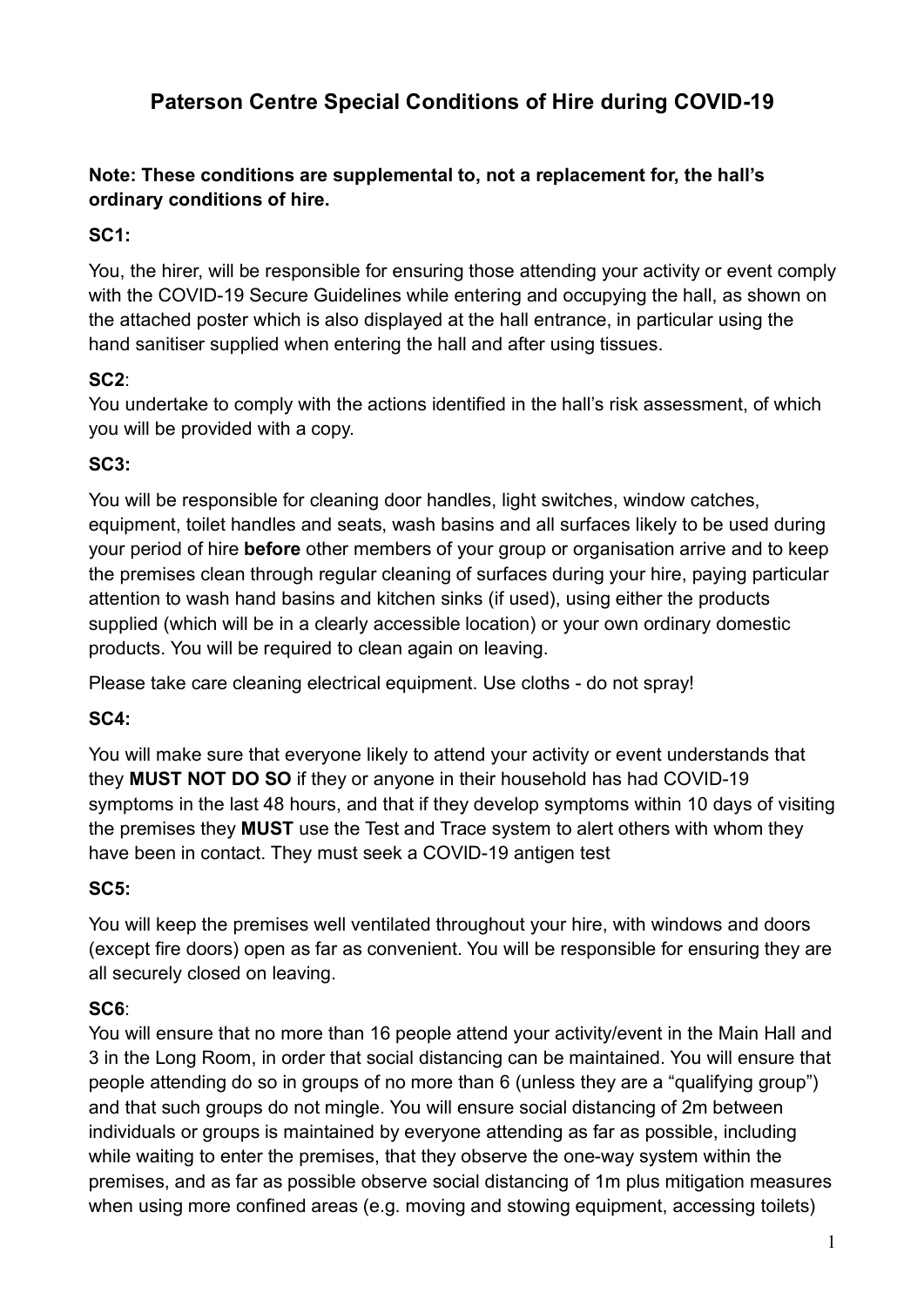which should be kept as brief as possible. You will make sure that no more than person uses each suite of toilets at one time.

## **SC7**:

You will take particular care to ensure that social distancing is maintained for any persons aged 70 or over or likely to be clinically more vulnerable to COVID-19, including for example keeping a 2m distance around them when going in and out of rooms and ensuring they can access the toilets, kitchen or other confined areas without others being present. For some people, passing another person in a confined space is less risky, but for older people that should be avoided.

## **SC8**:

You will position furniture or the arrangement of the room as far as possible to facilitate social distancing of 2m between individual people or groups of six or less people or 1m with mitigation measures such as: seating side by side, with at least one empty chair between each person or household group, rather than face-to-face, face coverings and good ventilation. If tables are being used, you will place them so as to maintain social distancing across the table between people from different household groups who are faceto-face e.g. using a wide U-shape.

## **SC9:**

You MUST keep a record of the name and contact telephone number or email of all those who attend your event for a period of 3 weeks after the event and provide the record to NHS Track and trace if required, in accordance with Public Health Regulations.

## **SC10**:

You will be responsible for the disposal of all rubbish created during your hire, including tissues and cleaning cloths, in the rubbish bins provided by the main entrance before you leave the hall. All other rubbish should be taken away with you when you leave the hall.

## **SC11**:

You will encourage users to bring their own drinks and food.

## **SC12:**

We will have the right to close the hall if there are safety concerns relating to COVID-19, for example, if someone who has attended the hall develops symptoms and thorough cleansing is required or if it is reported that the Special Hiring Conditions above are not being complied with,

whether by you or by other hirers, or in the event that public buildings are asked or required to close again. If this is necessary, we will do our best to inform you promptly and you will not be charged for this hire.

## **SC13**:

In the event of someone becoming unwell with suspected Covid-19 symptoms while at the hall you should remove them to a safe area. Provide tissues and a bin or plastic bag, and a bowl of warm soapy water for handwashing. Ask others in your group to provide contact details if you do not have them and then leave the premises, observing the usual hand